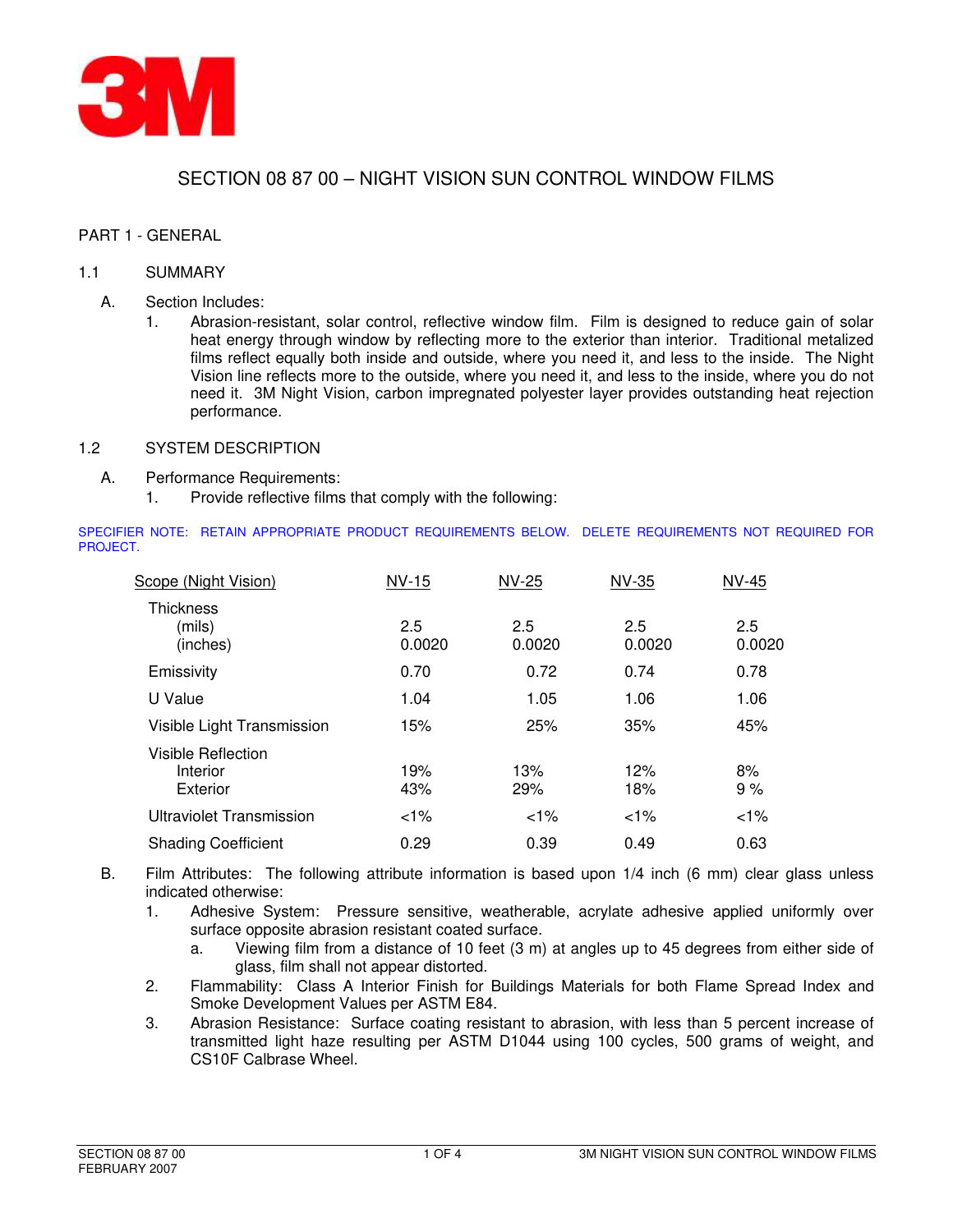

- 1.3 SUBMITTALS
	- A. Product Data: Manufacturer's product data including installation instructions and cleaning methods.
	- B. Warranty: Manufacturer's standard limited warranty indicating warranty coverage.

# 1.4 DELIVERY, STORAGE, AND HANDLING

- A. Manufacturer will ensure proper quality control during production, shipping, and inventory, clearly identify and label each film core with product designation and run number.
- B. Deliver materials to Project site with manufacturer's labels intact and legible.

# 1.5 QUALITY ASSURANCE

- A. Dealer and Applicator Qualifications: Provide documentation that dealer and applicator are authorized by manufacturer of window film to install window films.
	- 1. Provide reference list of 5 projects of similar size on which applicator has installed window films. Include on the list the following:
		- a. Name of building.
		- b. Name and telephone number of management contact.
		- c. Type of glass.
		- d. Type of film.
		- e. Amount of film installed.
		- f. Date of completion.

#### 1.6 WARRANTY

- A. Warrant materials and workmanship for 12 years against defects after completion and final acceptance of Work.
	- 1. Repair defects from faulty materials or workmanship developed during guarantee period, or replace with new materials, at no expense to Owner.
	- 2. Warranty covers the following:
		- a. Film will maintain solar reflective properties without cracking, crazing, delaminating, peeling, or discoloration.
		- b. Glass failure due to thermal shock fracture of glass (maximum value \$500.00 per window) provided film is applied to recommended types of glass and failure occurs within 60 months from start of application. Glass failures shall reviewed by film manufacturer prior to replacement.

#### PART 2 - PRODUCTS

#### 2.1 MANUFACTURER

- A. Subject to compliance with requirements, provide products from f the following manufacturer:
	- 1. 3M Company
	- 2. Distributed through: Energy Products Distribution
	- 3. 9223 Harford Road, Baltimore, MD 21234
	- 4. Point of Contact: Manny Hondroulis, 1-800-537-3911, mhondroulis@epdwindowfilm.com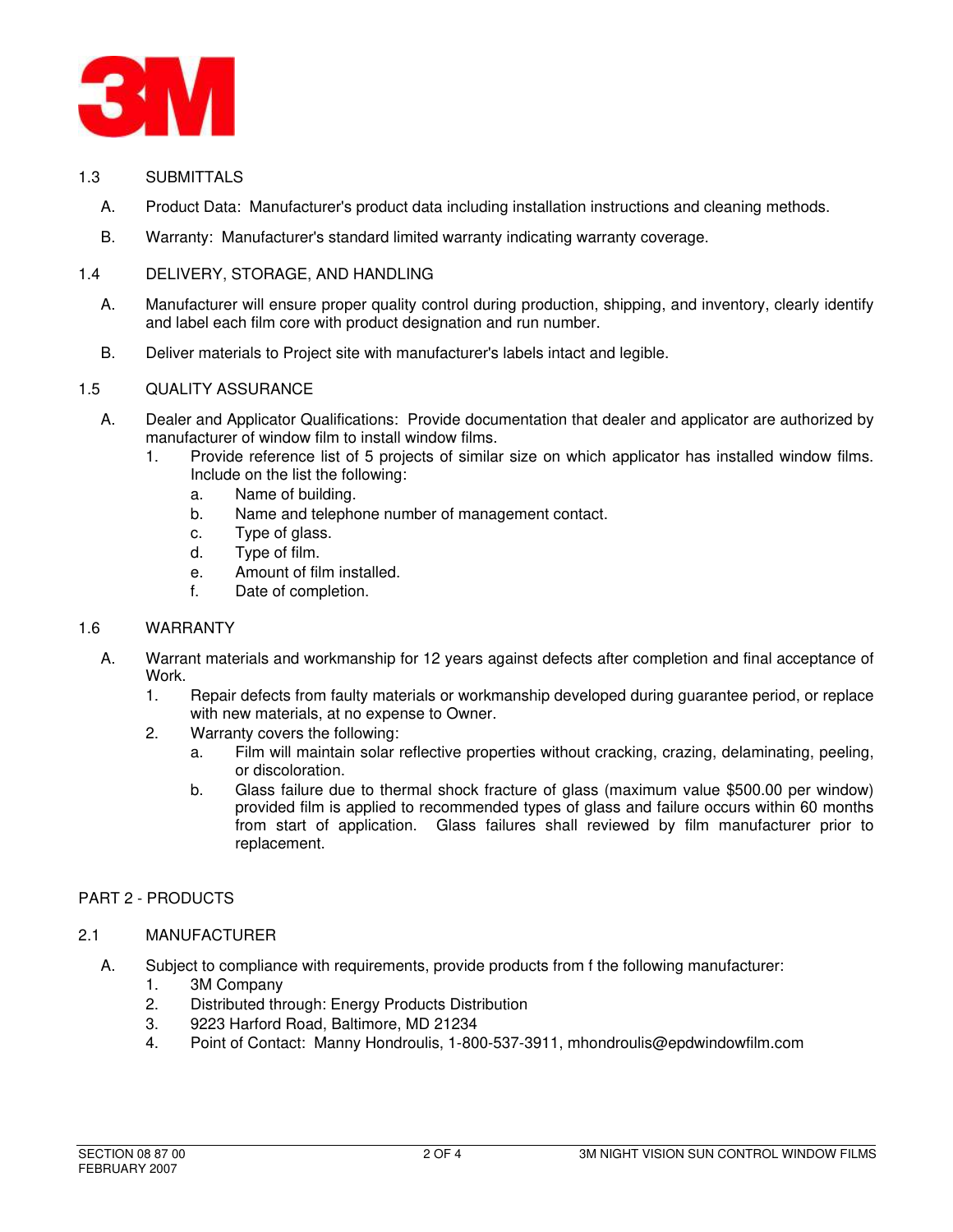

# 2.2 MATERIALS

- A. Film Material: Film material consists of an optically clear metallized polyester film which may be laminated to a clear polyester film. Provide films with acrylic abrasion-resistant coating over surface of film for enhanced durability.
	- 1. Film Color: Derived from metal coating and/or components, and product will not contain conventional dyed polyester.
	- 2. Provide uniform film, without noticeable pin holes, streaks, thin spots, scratches, banding, or other optical defects. Variation in total transmission across width, at any portion along length, shall not exceed 2 percent over average. Density of film across web is not to exceed plus or minus 2 percent. Provide film with no evidence of coating voids.

SPECIFIER NOTE: RETAIN APPROPRIATE FILM TYPE IN SUBPARAGRAPH BELOW. DELETE FILM TYPES NOT REQUIRED FOR PROJECT.

- B. Acceptable Products: 3M™ Sun Control Window Films.
	- 1. 3M Night Vision NV-15
	- 2. 3M Night Vision NV-25
	- 3. 3M Night Vision NV-35
	- 4. 3M Night Vision NV-45

# PART 3 - EXECUTION

#### 3.1 EXAMINATION

SPECIFIER NOTE: RETAIN APPROPRIATE PROJECT OPTION IN PARAGRAPH BELOW. DELETE OPTION NOT REQUIRED.

A. Examine glass surfaces to receive film and verify that they are free from defects and imperfections, which will affect final appearance. Correct and note such deficiencies to [**Owner**] [**Architect**] prior to commencing film application.

#### 3.2 PREPARATION

- A. Use protective tarps and drop cloths to cover interior finishes near window.
- B. Turn off or cover heating and air conditioning ventilation ducts.
- C. Clean window and window framing thoroughly with cleaning solution consisting of 90 percent water and 10 percent ammonia. Blade inside surface of window glass with industrial razors to insure removal of foreign contaminants.
	- 1. Tape and seal cracked and deteriorating window sealant.
- D. Place towel or other absorbent material on window sill or sash to absorb moisture accumulation generated by film application.
- E. Thoroughly rinse glass from top to bottom with pressure spray tank.
- F. Squeegee entire glass surface.
- G. Dry glass edges and window frames using a lint-free towel.